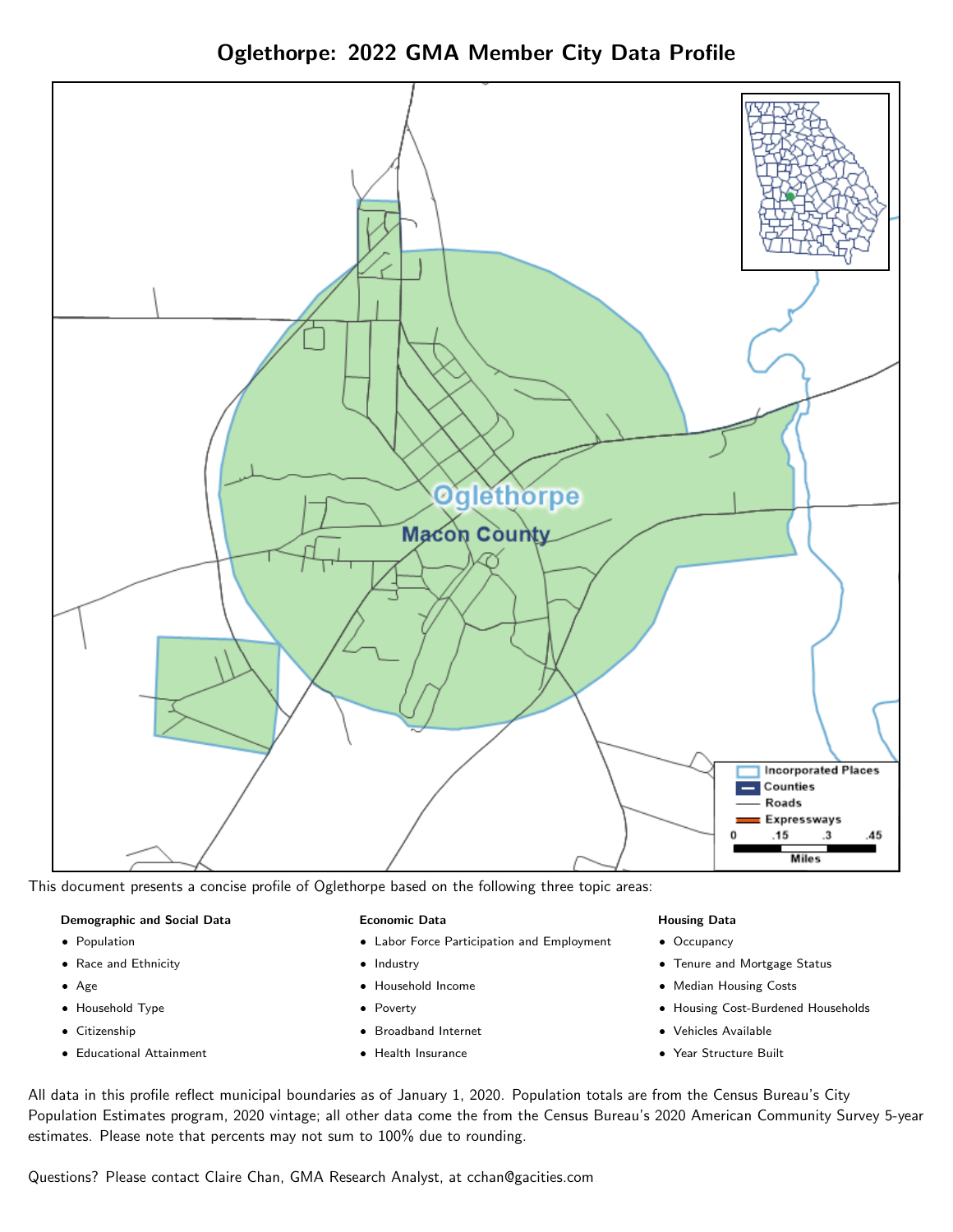# Oglethorpe: Demographic and Social





#### **Citizenship**

| Native Born<br>99% |  |
|--------------------|--|
|                    |  |

Source: American Community Survey, 2020 5-year estimates, table B05002 Source: American Community Survey, 2020 5-year estimates, table B15002





Source: U.S. Census Bureau, City Population Estimates, 2020 vintage Source: American Community Survey, 2020 5-year estimates, table B03002

#### Household Type



Source: American Community Survey, 2020 5-year estimates, table B01001 Source: American Community Survey, 2020 5-year estimates, table B11001

#### Educational Attainment



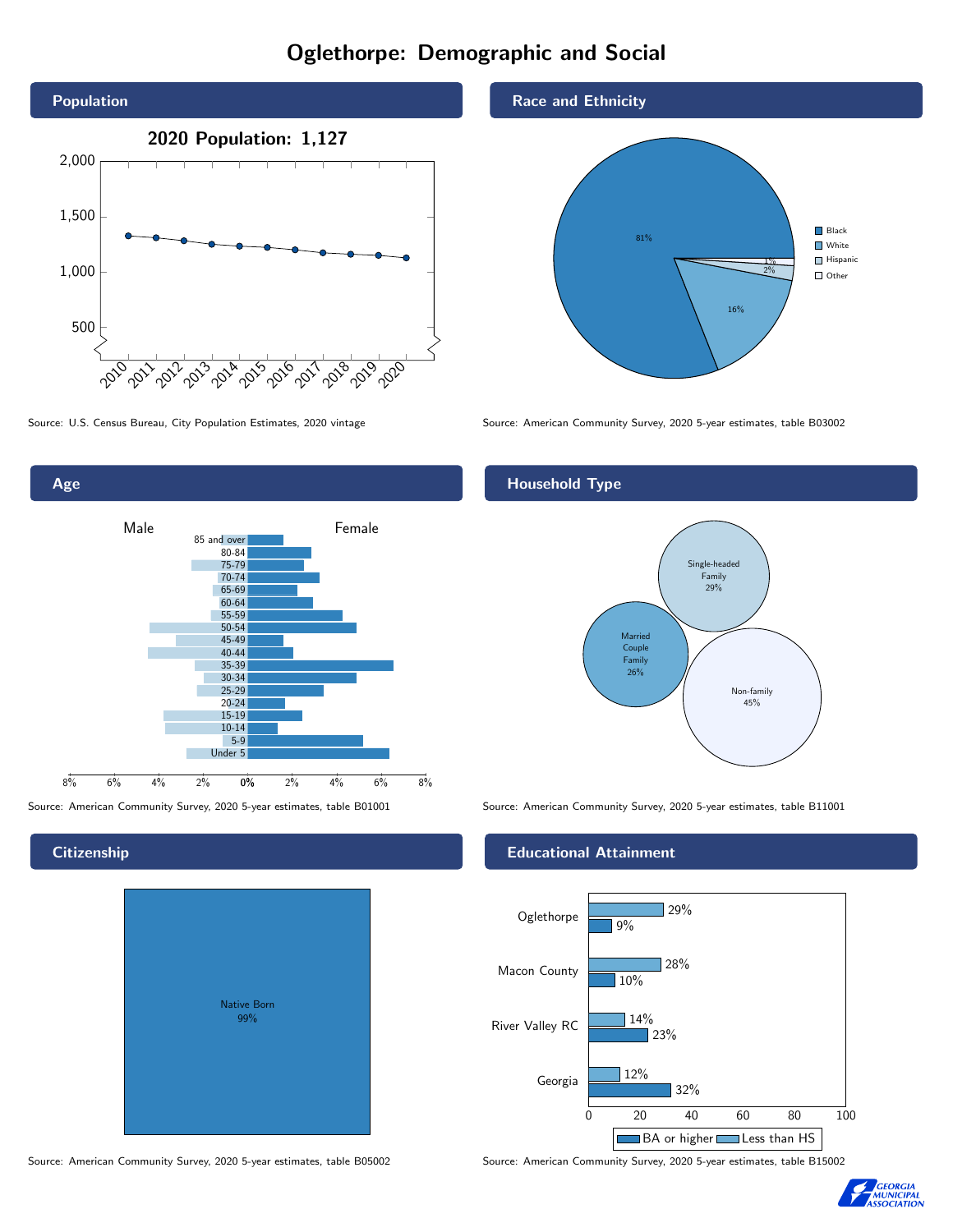# Oglethorpe: Economic



Source: American Community Survey, 2020 5-year estimates, table B23001 Note: Unemployment rate is based upon the civilian labor force.

#### Industry

| Agriculture, forestry, fishing and hunting, and mining      | $4\%$ |
|-------------------------------------------------------------|-------|
| Construction                                                | $0\%$ |
| Manufacturing                                               | 23%   |
| <b>Wholesale Trade</b>                                      | 5%    |
| Retail Trade                                                | 7%    |
| Transportation and warehousing, and utilities               |       |
| Information                                                 |       |
| Finance and insurance, real estate, rental, leasing         |       |
| Professional, scientific, mgt, administrative, waste mgt    |       |
| Educational services, and health care and social assistance |       |
| Arts, entertainment, recreation, accommodation, food        |       |
| service                                                     |       |
| Other services, except public administration                |       |
| Public administration                                       | 29%   |
|                                                             |       |

Source: American Community Survey, 2020 5-year estimates, table C24030



Source: American Community Survey, 2020 5-year estimates, tables B19013 and B19025 Source: American Community Survey, 2020 5-year estimates, table B17010

Broadband Internet No  $44%$ Yes 56%

#### Health Insurance



Source: American Community Survey, 2020 5-year estimates, table B28002 Source: American Community Survey, 2020 5-year estimates, table B18135



#### **Poverty**